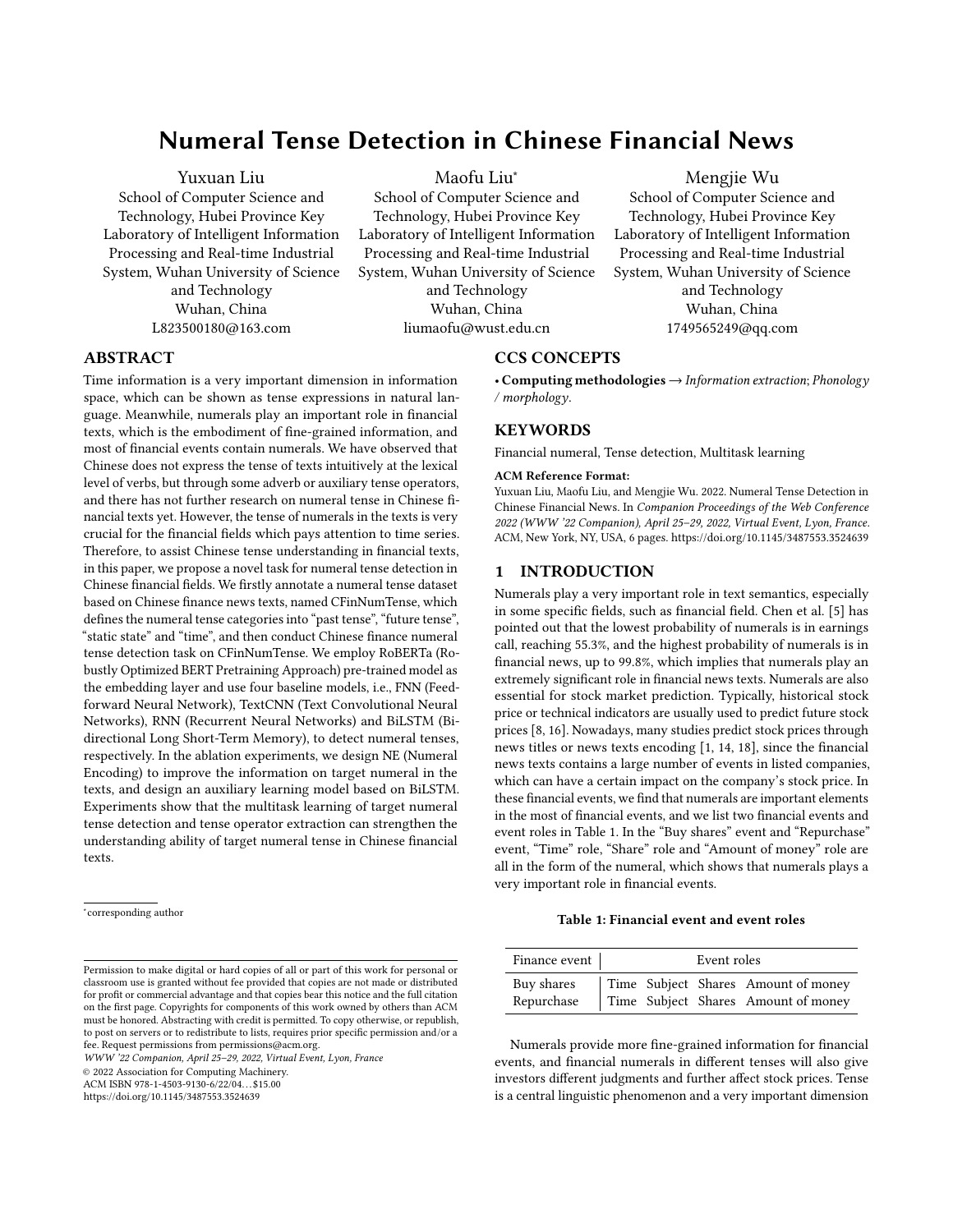of information space. However, in the process of modeling, these studies [\[1,](#page-5-4) [8,](#page-5-2) [14,](#page-5-5) [16,](#page-5-3) [18\]](#page-5-6) have not paid attention to the numeral tense information in financial news texts. Therefore, we propose a novel task, called numeral tense detection in Chinese financial news texts, which plays a very crucial role in financial prediction based on time series.

In linguistics, tenses generally include three kinds, i.e., past, present, and future. The languages of the world differ greatly in whether and how they express tense. For examplein, English, as an inflectional language, the tense is always grammaticalized as an inflectional morpheme attached to a verb. Chinese, on the other hand, as an isolated language, such morphological cues are rare or non-existent, and the underlying semantic tense has to be inferred from the context by adding some adverbs or auxiliary words. Briefly, Chinese cannot express the tense intuitively at the grammatical level like English and other inflectional languages. And it generally uses adverbs and auxiliary words, which we call tense auxiliary operators, to express the tense.

#### Example 1:

In Chinese: 我要去听讲<sup>座</sup>

In English: I am going to listen to a seminar.

From Example 1, it can be seen that English forces English speakers to habitually use language tenses (am going to) to distinguish among past, present and future time, while Chinese speakers do not. This does not mean that Chinese speakers cannot understand the differences among the past, present and the future time, but judge tenses through contextual semantics or some adverbs and auxiliary words called tense operators in linguistics. Based on this, we propose the task of numeral tense detection in Chinese financial news texts.

#### Example 2:

In Chinese: 齐鲁银行的资本将会剧烈下降6.8亿元, 这将直 <sup>接</sup>导致齐鲁银行资本充足率的下降,并给齐鲁银行的经营<sup>带</sup> 来压力。

In English: The capital of Qilu bank will drop sharply by 6.8 hundred million yuan, which will directly lead to the decline of capital adequacy ratio and put pressure on the operation of the bank.

#### Example 3:

In Chinese: <sup>公</sup>司充分利用5G的高速发展时期,推动安世<sup>半</sup> <sup>导</sup>体Alpha业务增加处于强劲增长阶段的Beta业务。

In English: The company would seize the high-speed development period of 5G, and promote the Anson semiconductor Alpha bussiness to increase the Beta business which is in strong growth.

We notice that in Chinese financial news the "past tense" and "future tense" account for the majority. There are "time" and numerals representing "static state" in the news as well. The numerals representing time points and time periods are considered as "time", while the numerals representing stock codes and proper nouns such as "600392" and "5" in "5G", that is, in the real world, the financial numerals whose factual meaning will not change for a long time, are considered as "static state". In Example 2, according to the context semantics, the number "6.8" is classified as "future tense", and the tense operator is "将会". In Example 3, the number "5" appears in a proper noun and is therefore classified as "static state".

The main contributions of this paper are in threefold:

1. We have collected the financial news texts from the JRJ website, and constructed the CFinNumTense dataset. The numeral tense category and the tense operator of the target numeral have been manually annotated in CFinNumTense dataset. In the experiments, we divide the dataset into training set and test set according to the ratio of 7:3.

2. We adopt FNN (Feedforward Neural Network), TextCNN (Text Convolutional Neural Networks), RNN (Recurrent Neural Networks), BiLSTM (Bi-directional Long Short-Term Memory) to carry out experiments on CFinNumTense dataset to validate the performances of these baseline models on our proposed numeral tense detection task.

3. We add NE (Numeral Encoding) on the basis of baseline models to improve the performances. We also design an auxiliary learning task to extract tense operators i.e., tense clues, to promote the BiLSTM model understanding capability of tense semantics by sharing parameters.

### 2 RELATED WORK

Analyzing the numeral information in documents is an emerging topic, and attracts more and more attention. Chen et al. [\[6\]](#page-5-7) attempt to explore the question of whether neural network models can learn numeracy and numeracy refers the ability to predict the magnitude of a numeral at some specific position in a text description. They also present an important application scenario, i.e., detecting exaggerated information. Spithourakis et al. [\[17\]](#page-5-8) explore different strategies for modelling numerals with language models, such as memorisation and digit-by-digit composition, and propose a novel neural architecture that uses a continuous probability density function to model numerals from an open vocabulary. Chen et al. [\[4\]](#page-5-9) design a novel task for argument mining in the financial domain, and provide an expert-annotated dataset, NumClaim. For the proposed task and their experimental results show that encoding numeral and co-training with the auxiliary task of the numeral understanding, i.e., the category classification task, can improve the performance of the proposed task under different neural network architectures. Liu et al. [\[12\]](#page-5-10) present CFinNumAttr, a financial numeral attribute dataset in Chinese and their experimental results on the CFinNumAttr dataset show that the numeral attributes in social reviews or comments contain rich semantic information.

Based on our observation, there are some natural language processing related tense studies as well. Pustejovsky et al. [\[15\]](#page-5-11) present a corpus, called TIMEBANK, which is richly annotated to indicate events, times, and temporal relations, making the utility of machine learning techniques can be tested. Asgari et al. [\[2\]](#page-5-12) investigate the typology of Tense in 1000 languages with computation. Xue et al. [\[20\]](#page-5-13) describe a method of annotating the tense of a Chinese sentence by annotating the tense of its English translation and then projecting this annotation back onto the Chinese sentence. Chambers et al. [\[3\]](#page-5-14) propose a fully automatic two-stage machine learning architecture that learns temporal relations between pairs of events and define tense as one of the attributes of events. Vashishtha et al. [\[19\]](#page-5-15) research Fine-grained temporal relation extraction aims to recognize the durations and timeline of event mentions in text. However, these works related to tense research does still stay in a general field and not go deep into the tense detection task in a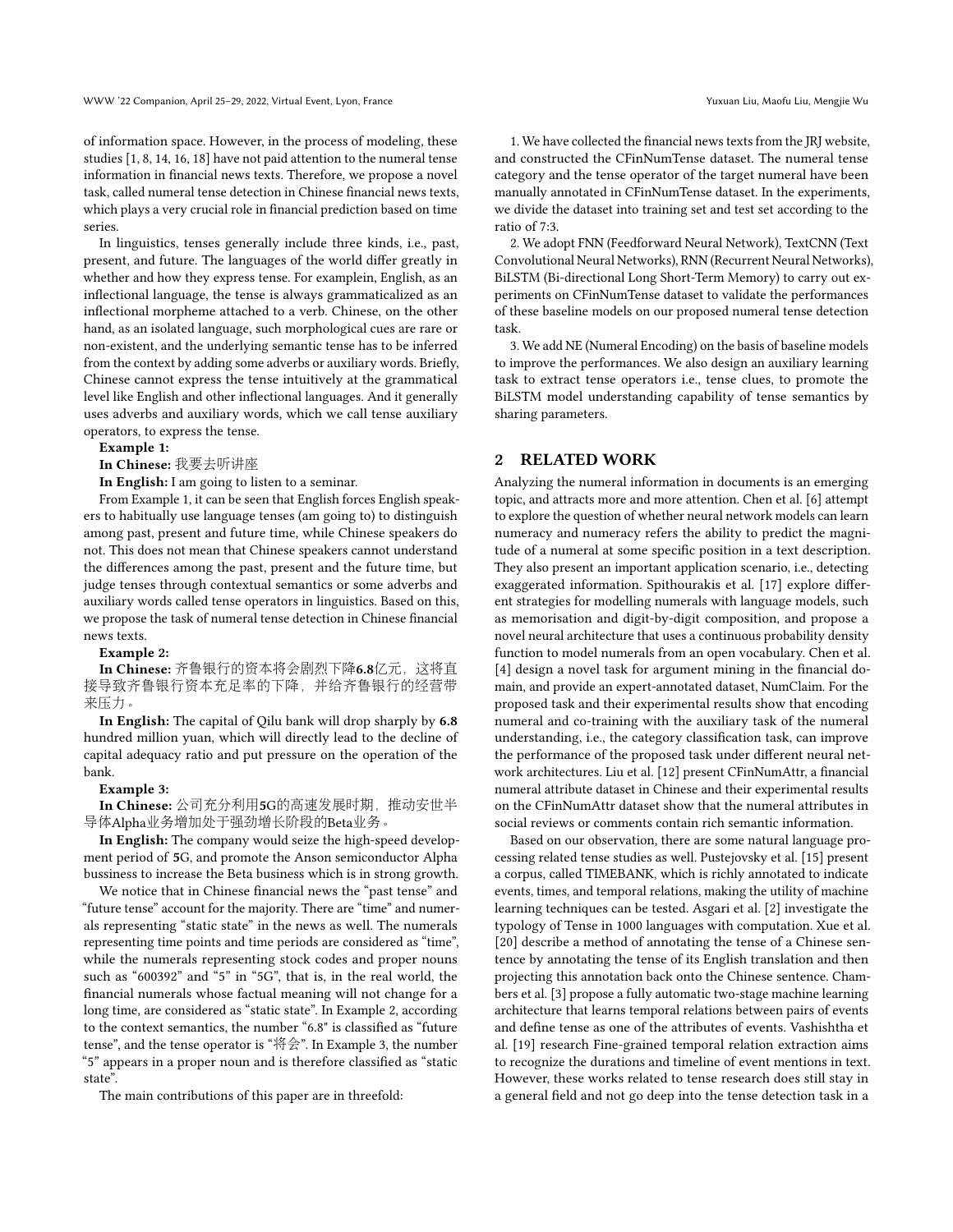specific field. Since there is no research on the tense of Chinese financial fields, we propose the numeral tense detection task based on Chinese finance news for the first time. In this paper, we propose a numeral encoding method suitable for the experiments, and achieved remarkable results. And we design an auxiliary task called tense operations extraction to assist the main task learning. The experiment results are shown in Section 4.

# 3 DATASET

# 3.1 Data Collection

We crawl Chinese finance news texts from the JRJ, which is a leading financial information provider in China and one of the largest Chinese financial websites in the world. The JRJ website involves a lot of financial information, such as finance, stocks, funds, futures, bonds, foreign exchange, banking, insurance, precious metals, real estate and so on. We have collected financial news texts which are released by February 2022 in JRJ website. After data cleaning, we select news texts with moderate text length and as many numeral as possible to form our CFinNumTense dataset, and then ask annotators to annotate the tense category of the target numeral. The CFinNumTense dataset has 10,930 instances of data. We refer to the tense related knowledge in linguistics and define four categories, i.e., "past tense", "future tense", "static state" and "time".

### 3.2 Data Annotation

In the annotation process, we find the tense information contained in the target numeral according to the semantics of financial news texts, and then judge whether it contains the tense operator that can indicate the certain tense category of the target numeral. In this paper, the BIO labeling system is used for the sequence labeling task, that is, each token is labeled as "B-CLU", "I-CLU" or "O", where "B-CLU", "I-CLU" and "O" represent beginning of the tense operator, rest of the tense operator and out of the tense operator, seperately.

The thorough annotation process with specific samples is as follows.

Step 1: For a given number, annotators first determine if the target number represents a time point or time period in the text, and if the answer is "Yes", it will be annotated as "time". In Example 4, "1" and "25" represent a time point and "10" denotes a time period.

### Example 4:

In Chinses: <sup>公</sup>司股票与可转债将于1月25日开市起<sup>停</sup> 牌,停牌时间不超过10个交易日。

In English: The trading of the company's shares and convertible bonds will be suspended from the opening of the market which is on 1/25 for no more than 10 trading days.

Step 2: Next, if the target number in the text represents a proper noun or will not change for a long time, and it will be annotated as "static state". In Example 5, the target numbers "225" and "100" are the financial terminology.

### Example 5:

In Chinese: 近日, 在深交所与日本交易所集团合作 <sup>的</sup>ETF互通项目中,两国基金管理人各自取得相关产<sup>品</sup> 批准,将分别设立ETF产品,投资于对方市场的单只<sup>目</sup> 标ETF, 实现跟踪投资日经225指数、粤港澳大湾区创 新100指数。

In English: Recently, in the ETF interworking project cooperated by Shenzhen Stock Exchange and Japan stock exchange group, the fund managers of the two countries have obtained the approval of relevant products and will set up ETF products respectively to invest in a single target ETF in the other market, so as to track the investment in the Nikkei 225 index and the innovation 100 index of Guangdong, Hong Kong and Macao Greater Bay area.

- Step 3: And then, annotators further determine whether the target number is an element in the financial-related events contained in the text.
- Step 4: If the event of which the given number is an element has occurred in the past, the annotator will annotate as "past tense", and if there is a tense operator representing the past tense, the clue text span will be annotated. In Example 6, the extreme decline event of Suning Tesco's share price is mentioned. The two elements of "7" and "6.46" are the roles of "decline range" and "post decline price", respectively. "一 度" has the meaning of "once" and we can know that the event of extreme decline of Suning's share price occurred in the past.

#### Example 6:

In Chinese: 苏宁易购一度跌近7%触及6.46元, 股价 创2013年8月以来新低。

In English: Suning Tesco once fell nearly 7% to 6.46 yuan, which made its share price hit a new low since August 2013.

Step 5: If the semantics of the event in which the given number is represents the occurrence or prediction of the occurrence in the future, annotators will annotate it as "future tense", and if the context contains the tense operator representing the future tense, the clue text span will be annotated. In Example 7, the decline in the growth rate of social financing is mentioned. The two elements of "11" and "12" are both the role of "growth rate after decline" in this event. "预计" means that the event has not happened but is predicted to happen.

#### Example 7:

In Chinese: 宏观流动性温和回归, 预计2021年社融增速 <sup>缓</sup>慢回落至11%-12%。

In English: Macro liquidity returns moderately and it is expected that the growth rate of social finance will slow down to 11% - 12% in 2021.

Step 6: If the given number does not belong to the above four categories, it is annotated as "other". In Example 8, since the given number "1.5" is neither a role in financial events nor a proper noun or time, it is annotated as "other". Example 8:

In Chinese: <sup>公</sup>司主要从事风塔及风塔零部件的生产<sup>和</sup> <sup>销</sup>售,主要产品是用于1.5MW及以上功率风机的风塔。

In English: the company is mainly engaged in the production and sales of wind towers and wind tower parts. Its main products are wind towers for fans with power of 1.5MW and above.

Step 7: In the end, our constructed dataset only collects the data instances with the labels of financial numeral tense defined in this paper.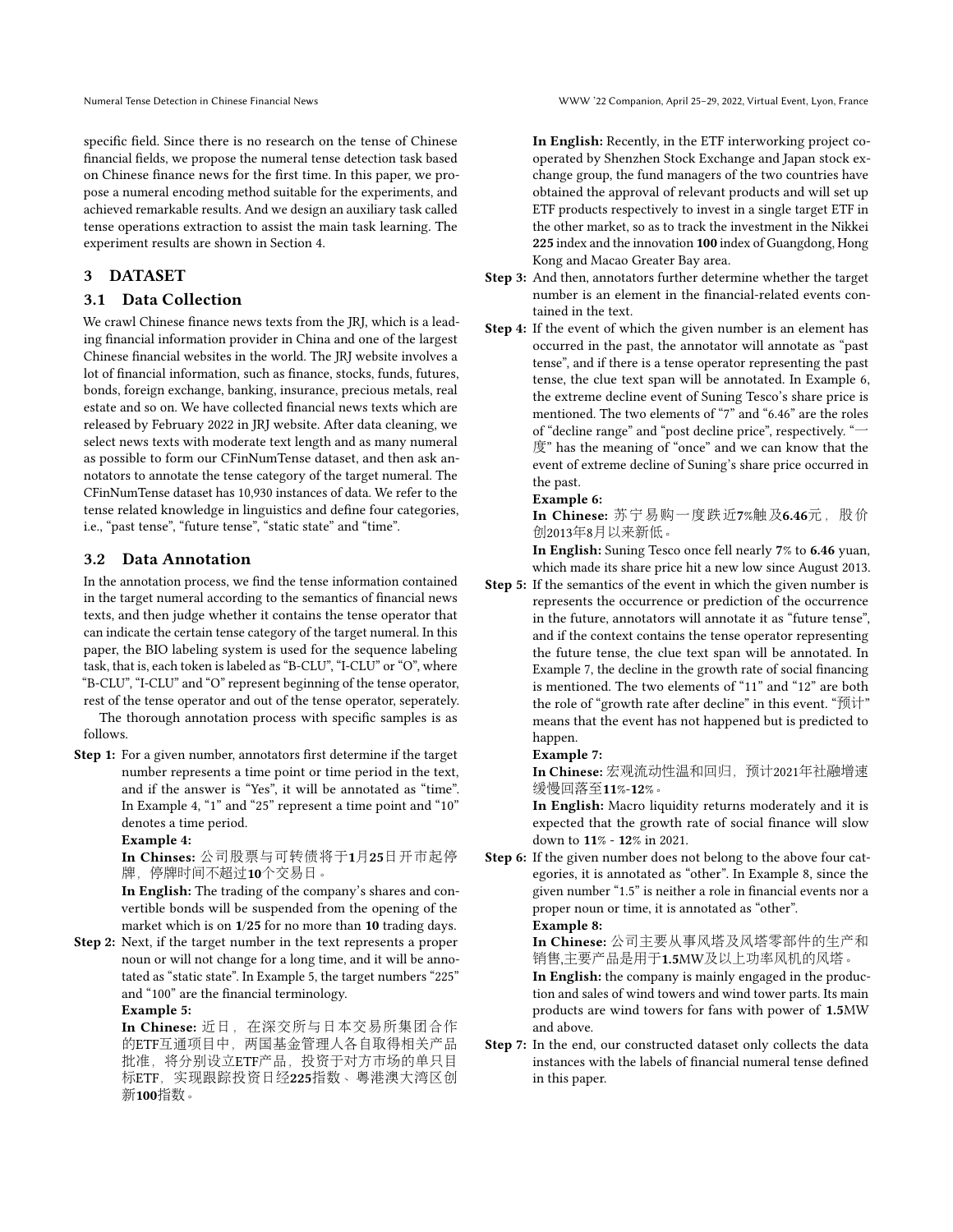Through the above data annotation process, we summarize an annotation flow chart to show the annotation logic clearly and the common tense operators in Chinese financial news texts, as shown in Figure 1 and Table 2, respectively.



Figure 1: Annotation Flow Chart

Table 2: Common tense operators in Chinese Financial news

| Tense  | Tense operators |  |  |
|--------|-----------------|--|--|
| Past   | 已经,昨日,曾,        |  |  |
| Future | , 未来, 预计        |  |  |

### 3.3 Tense Category Distribution in Dataset

Table 3 and Table 4 show the statistics and proportion of training set and test set of the CFinNumTense dataset. In the 10,930 instances in the CFinNumTense dataset, we separate about 70% of the data as the training set, the remaining 30% as the test set, and take 10% of the test data as the development set. In training set, 20.65% and 31.45% of instances with target numeral are annotated as "past tense" and "future tense", 11.12% and 36.78% of instances

with target numeral are annotated as "static state" and "time". In test set, 15.57% and 32.74% of instances with target numeral are annotated as "past tense" and "future tense", 12.48% and 39.21% of instances with target numeral are annotated as "static state" and "time". In the training set and test set, the proportion of various tense category is relatively balanced, and the distribution of each tense categories in the training set is basically similar to that in the test set.

#### Table 3: Distribution of training data

|                                                |  | Past Future Static state Time Total |             |  |
|------------------------------------------------|--|-------------------------------------|-------------|--|
|                                                |  | 834                                 | 2758 7500   |  |
| Quantity 1549 2359<br>Proportion 20.65% 31.45% |  | 11.12%                              | 36.78% 100% |  |

#### Table 4: Distribution of test data

|                                                                          |  | Past Future Static state Time Total |             |  |
|--------------------------------------------------------------------------|--|-------------------------------------|-------------|--|
|                                                                          |  | 428                                 | 1345 3430   |  |
| Quantity $\begin{vmatrix} 534 & 1123 \\ 15.57\% & 32.74\% \end{vmatrix}$ |  | 12.48%                              | 39.21% 100% |  |

### 4 MODELS

# 4.1 Robustly Optimized BERT Pretraining Approach

RoBERTa (Robustly Optimized BERT Pretraining Approach) [\[13\]](#page-5-16) is based on the improvement of BERT (Bidirectional Encoder Representations from Transformers) [\[7\]](#page-5-17). BERT is a bi-directional encoding representation model derived from the transformers model, and RoBERTa is improved on the basis of BERT with three training aspects, which make RoBERTa better representation for the downstream tasks than BERT.

In this paper, we use the RoBERTa model as embedding module without fine-tuning. In the tokenizing phase, we need to add some tokens to the vocabulary of RoBERTa to ensure that the target numeral can be segmented into single characters to promise the correct offset information of the target numeral and adapt to the sequence labeling task.

In the FNN model, we choose the "CLS" token vector as the embedding. In TextCNN, RNN and BiLSTM models, we use text vector as the embedding.

### 4.2 Neural Network Architecture

We conduct experiments employing Feedforward Neural Network (FNN), Text Convolutional Neural Networks (TextCNN), Recurrent Neural Networks (RNN), Bi-directional Long Short-Term Memory (BiLSTM) as baseline models. We call batch size as bz. In the FNN model, the size of input matrix is  $bz \times 768$  without NE and  $bz \times$ 772 with NE. In the TextCNN model [\[10\]](#page-5-18), we set the input channel as 768 without NE and 772 with NE. The output channel is 512. We use a maximum pooling layer and a multi-layer perceptron to classify the "past tense", "future tense", "static state" and "time" of target numerals. The RNN model consists of a RNN layer and a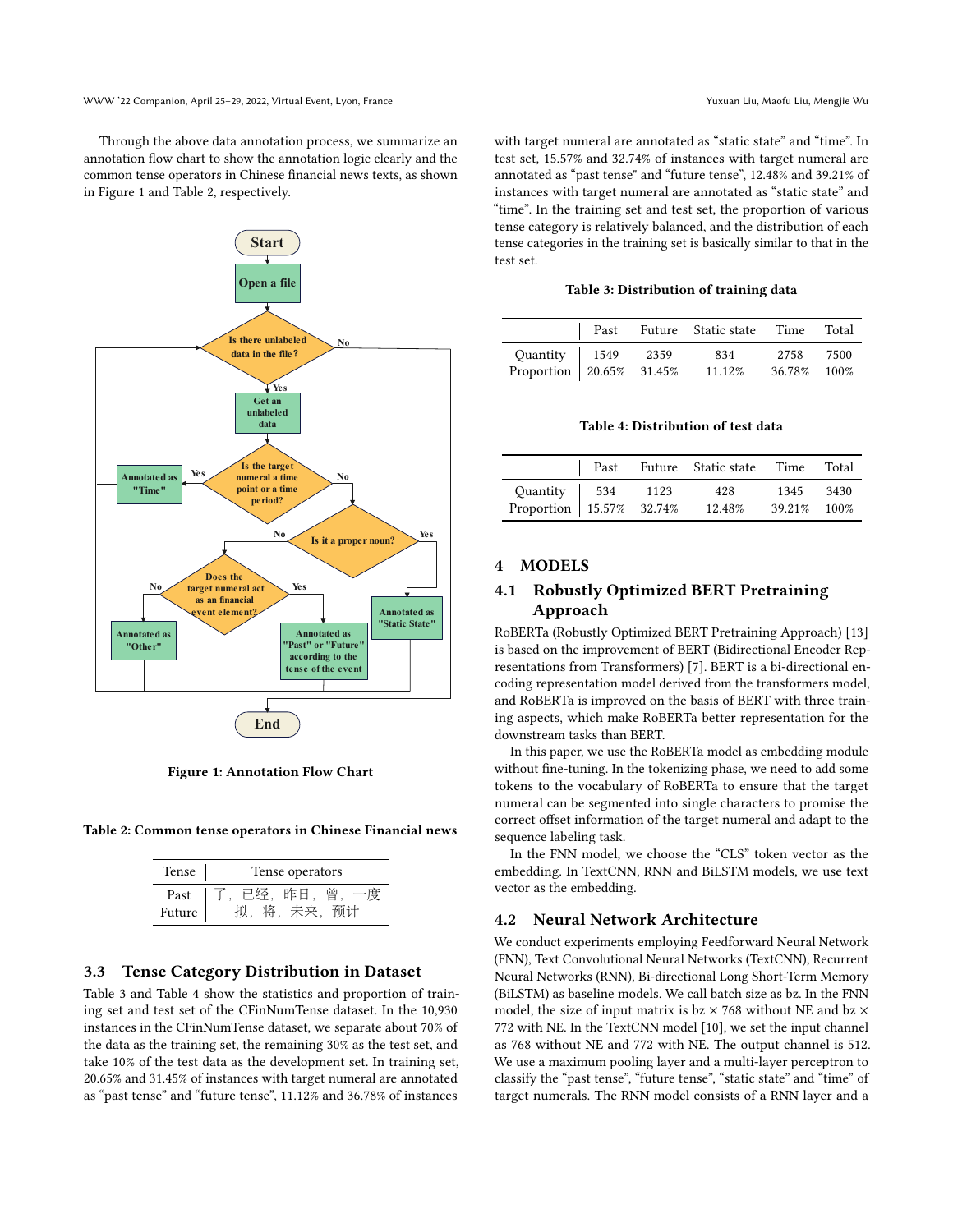Numeral Tense Detection in Chinese Financial News WWW '22 Companion, April 25–29, 2022, Virtual Event, Lyon, France

multi-layer perceptron. The hidden size of the RNN layer is set to 500. The BiLSTM model [\[21\]](#page-5-19) consists of a BiLSTM layer with hidden size of 500 and a multi-layer perceptron.

# 4.3 Numeral Encoding (NE)

We represent the target numeral with discrete representation and add a distributed representation to present the target numeral position information. In Figure 2, they are represented by NR (Numeral Representation) and PR (Position Representation) modules, respectively. That is, we use bag-of-words model and set the bag-of-words size to 12. For each target numeral, we get a  $1 \times 12$  tensor to represent the digit (0-9) and two other symbols related to the target numeral (the decimal point and minus), and concatenate the  $1 \times 12$ tensor with a  $1 \times 7$  tensor of the target numeral position information. In the experiments, we use the FNN architecture which output dimension is 4 to encode the numeral information. In Figure 2, it is represented by NE (Numeral Encoding) module, and concatenate the encoded numeral information with the context information, then we get the embedding whose last dimension is 772.

# 4.4 Multitask Learning (ML)

Considering the tense operators in Chinese for understanding tense semantics in Chinese texts, we propose a new learning task called tense operators extraction to assist the main task. In this paper, we employ multitask learning architecture allowing tasks to share knowledge in the learning process, and improving the performance and generalization ability of the model by using the correlation of multiple tasks. The multitask learning architecture in this paper is shown in Figure 2. We use BiLSTM-CRF (Bi-directional Long Short-Term Memory-Conditional Random Field) [\[9\]](#page-5-20) model to conduct sequence annotation task, and extract tense operators as an auxiliary task. BiLSTM-CRF has achieved the performance of state-of-the-art on POS, chunking and NER tasks. In the process of training, BiL-STM effectively captures the input contextual features. The two tasks share the parameters of the BiLSTM layer, which can improve the ability of the model to understand the tense information of the main tasks, so as to improve the performance of the model.

## 5 EXPERIMENTS

### 5.1 Setting

There are 10930 instances in the CFinNumTense data set, and the ratio of training set to test set is about 7:3. We use Adam [\[11\]](#page-5-21) as the optimizer, and the learning rate is set to 0.0001. The batch size (bz) is 64. We adopt Macro-F1 and Micro-F1 as the evaluation metrics of the results.

### 5.2 Results

The experimental results measured by Micro-F1 and Macro-F1 metrics has listed in Table 5 and Table 6. We can see that Micro-F1 is better than Macro-F1 for the same model. Table 5 shows the performances of FNN, TextCNN, RNN and BiLSTM baseline models and Table 6 illustrates the performances of the baseline models with numeral encoding (NE), respectively. From the performance of Micro-F1 and Macro-F1, the model with numeral encoding is significantly better than the baseline models. These results show that



Figure 2: Multitask Learning Model Architecture

encoding the symbol information of the target numeral provides the semantic understanding task of the target numeral, which is useful in the proposed task. This also shows that symbolic information and is not originally learned in RoBERTa representation. Table 6 also shows the results with numeral encoding and auxiliary task. On the model of auxiliary learning with sequence annotation task (BiLSTM + NE + ML), Macro-F1 and Micro-F1 both reach the best scores, which proves that the auxiliary learning in this paper can improve the finance numeral tenses understanding of the model.

### Table 5: Results of baseline experiments

| Micro-F1 | Macro-F1 |
|----------|----------|
| 59.59%   | 54.88%   |
| 56.36%   | 51.38%   |
| 58.48%   | 54.87%   |
| 59.30%   | 55.21%   |
|          |          |

Table 6: Results of ablation experiments

| Micro-F1 | Macro-F1 |
|----------|----------|
| 78.02%   | 70.41%   |
| 77.14%   | 72.10%   |
| 81.40%   | 76.60%   |
| 80.64%   | 77.11%   |
| 83.27%   | 80.60%   |
|          |          |

# 5.3 Discussions

As listed in Table 5 and Table 6, among the four baseline models, BiLSTM performs the best or close to the best in both Micro-F1 and Macro-F1 metrics, indicating that BiLSTM architecture can effectively capture the tense semantic information in Chinese financial